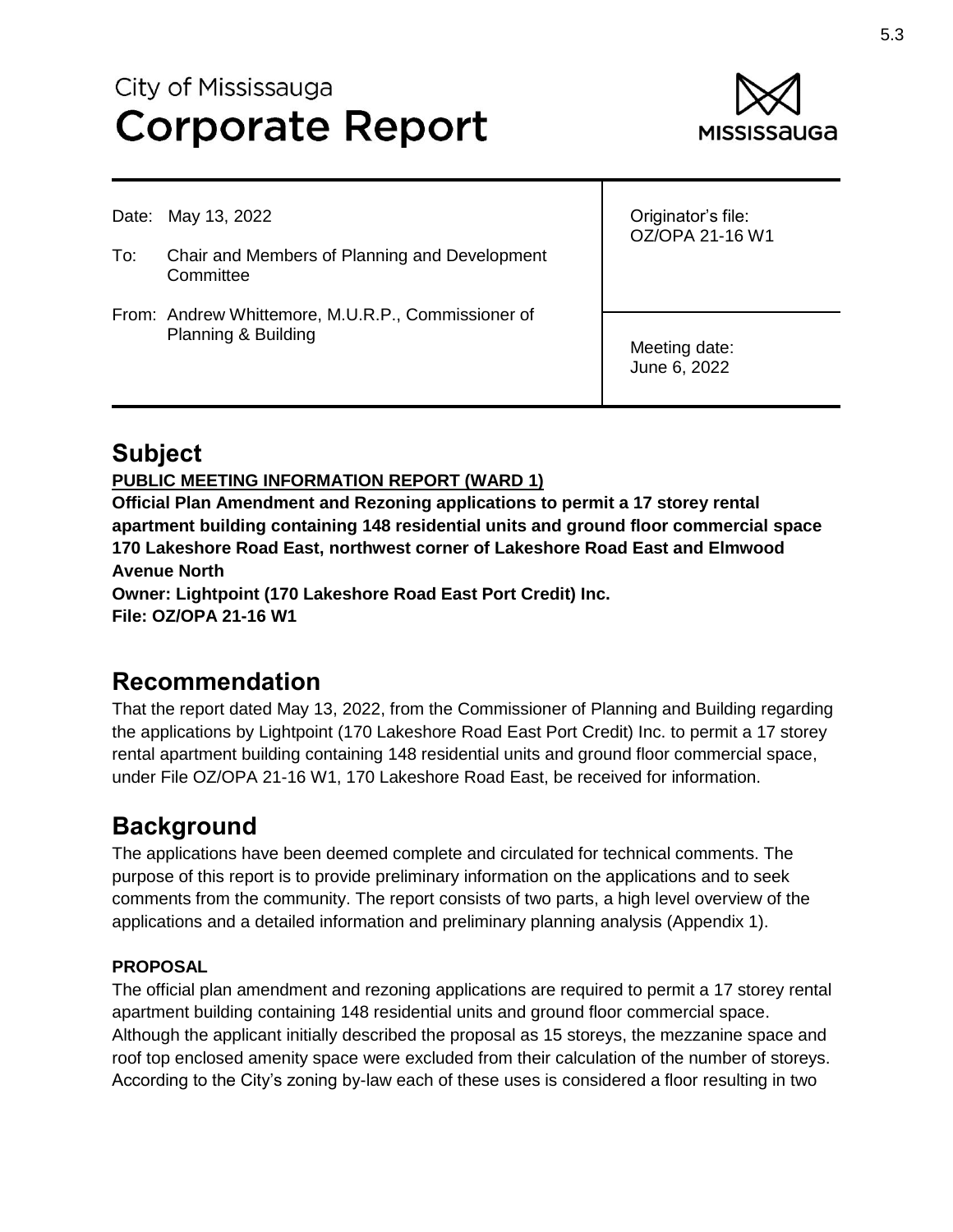5.3

Originator's file: OZ/OPA 21-16 W1

additional storeys to the proposal (i.e. 17 storey building); however, the overall height as measured in metres has not changed at 56.6 m (186 ft.).

The applicant is proposing to amend the official plan designation from **Mixed Use** to **Residential High Density**. The zoning by-law will also need to be amended from **C4-66**  (Mainstreet Commercial – Exception) to **RA4-Exception** (Apartments – Exception) to implement this development proposal. During the ongoing review of these applications, staff may recommend different land use designations and zoning categories to implement the proposal.

## **Comments**

The property is located at the northwest corner of Lakeshore Road East and Elmwood Avenue North within the Port Credit Neighbourhood Character Area. The site is currently occupied by a one storey commercial plaza with a small two storey component and surface parking located between the street and the stores.



Aerial image of 170 Lakeshore Road East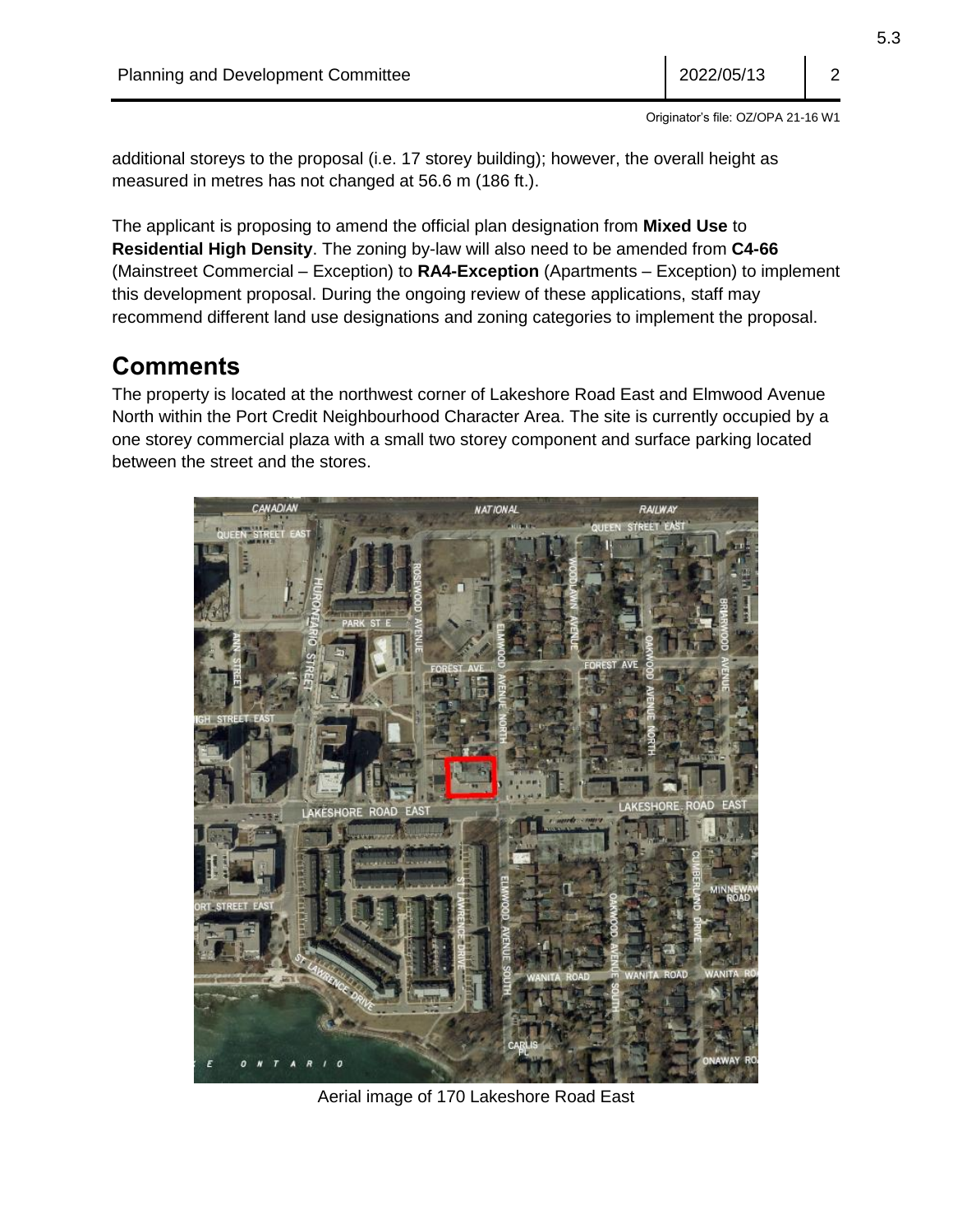Originator's file: OZ/OPA 21-16 W1



Applicant's rendering of the proposed apartment building with ground floor commercial uses (facing northwest at Lakeshore Road East and Elmwood Avenue North)

### **LAND USE POLICIES AND REGULATIONS**

The *Planning Act* allows any person within the Province of Ontario to submit development applications to the local municipality to build or change the use of any property. Upon submitting all required technical information, the municipality is obligated under the *Planning Act* to process and consider these applications within the rules set out in the Act.

The *Provincial Policy Statement* (PPS) establishes the overall policy directions on matters of provincial interest related to land use planning and development within Ontario. It sets out province-wide direction on matters related to the efficient use and management of land and infrastructure; the provision of housing; the protection of the environment, resources and water; and, economic development.

The *Growth Plan for the Greater Golden Horseshoe* (Growth Plan) builds upon the policy framework established by the PPS and provides more specific land use planning policies which